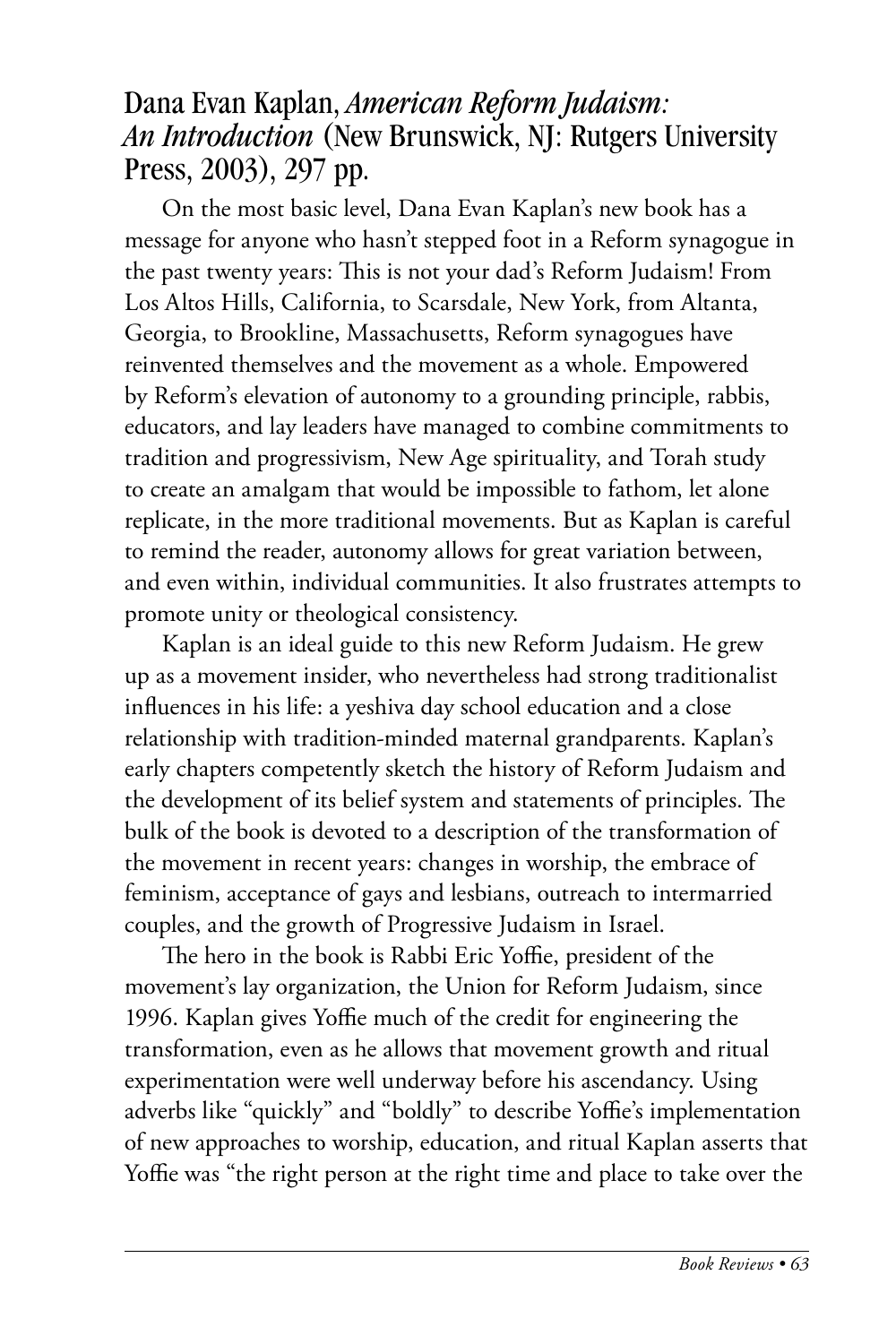leadership of a movement that had to either make dramatic changes or watch its fortunes fade rapidly." (65) Yoffie is even given the last word in a four-page afterword, where he predictably compliments Kaplan on his "superb job" (259) and "compelling" (260) portrait.

Yoffie lobs one substantive criticism: Kaplan's alarmism about a lack of theological coherence in the movement is misplaced, he argues, noting that the contentious 1999 Pittsburgh Platform, which forced Reform leaders to contend with the movement's messy diversity, has been largely forgotten or ignored since its passage. American Jews, he reminds us, "are resolutely pragmatic and resistant to theological speculation, and always have been." (262) In this respect, he could have added, they reflect the attitudes of Americans as a whole. Yoffie provides an insight that could have added some context and perspective to Kaplan's treatment of the platform controversy.

But Kaplan is correct to argue that, for now, the lack of theological coherence will continue to resurface whenever the movement tries to define itself, as with the Central Conference of American Rabbis' present effort to introduce a new prayer book. Given the transitional state of the movement, it might have been more prudent to delay the adoption of a new *siddur* until greater consensus is reached about theology and future direction. A revised edition of *Gates of Prayer* that included new service alternatives designed to respond to current worship trends, while retaining options that would appeal to more Classical Reform-oriented congregations, would have caused far less controversy while enshrining the movement's commitment to diversity. One wonders about Kaplan's prediction that congregations will eagerly accept the new prayer book, given the decidedly mixed reactions to earlier versions of the 1999 platform. The unenthusiastic response in many quarters to the experimental edition of the new *siddur,* which was piloted as Kaplan's book went to press, might call this prediction into doubt.

To make too much out of Kaplan's prognostication skills would be unfairly nit-picky. Unfortunately, the book suffers from more serious problems of intention. Kaplan's target audience is unclear. Is he writing the book for the general public? Jewish insiders? Scholars? Kaplan's breezy writing style makes the book engaging, and I would not hesitate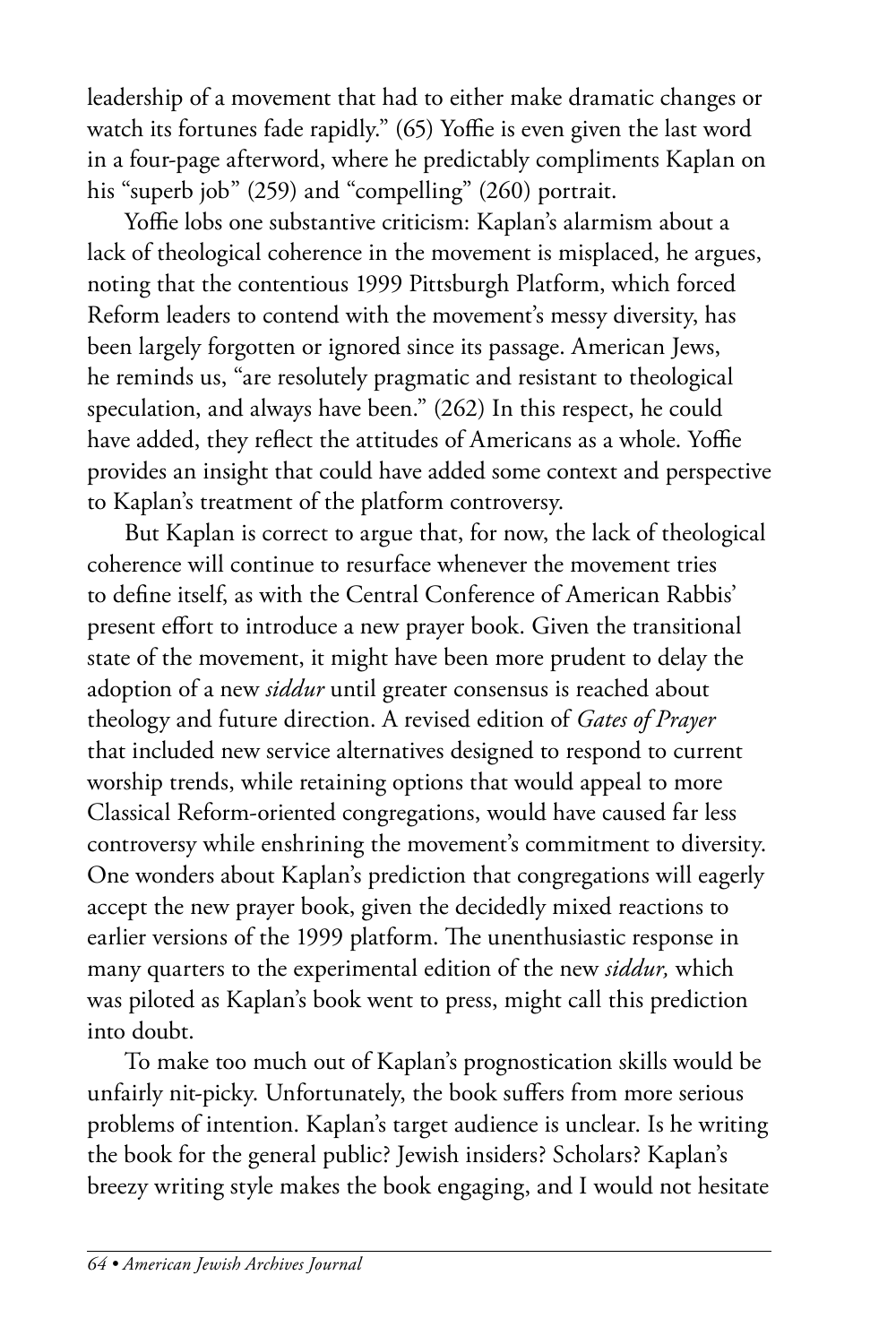to assign it in introductory college or adult education courses. But the assumed level of knowledge (or occasional poor editing) may leave the uninitiated reader now and then frustrated. On the other hand, most of Kaplan's sources are materials that are in the general record, magazines, newspaper articles, and previously published monographs. His research is thorough and peppered with interesting tidbits, although few are likely to surprise long-time students of American Judaism.

Kaplan is at his most intriguing when he applies to his study of the Reform movement the sociological research of Dean Kelley, Rodney Stark, and Roger Finke, who examine the growth of conservative churches. As Kaplan explains, "high-cost religious demands actually strengthen a denomination… As a religious group gradually increases its demands on its members, people are sold on the idea that their participation and commitment are wanted and needed." (67) Like many mainline Protestant denominations, Reform Judaism has traditionally been a low- tension religious movement, making few demands on its members. Kaplan's insistence that Reform's future viability depends on its capacity to remake itself into a medium-tension movement, "demanding enough to command respect, but flexible enough to attract and retain a diverse and pluralistic membership," elevates his cheerleading for Yoffie and company, providing a rationale for Reform's "re'jew'vination" beyond personal taste. One wishes, however, that Kaplan had applied this argument in his chapter on education to make a more forceful argument in favor of Reform day schools. In order to exercise the autonomy that Reform prizes, knowledge is an essential prerequisite. Yet, as Hebrew Union College professor Michael Zeldin points out, the minimal number of teaching hours and inconsistent attendance records in most religious schools make it impossible to teach students "even the most rudimentary knowledge of Hebrew, an understanding of Jewish ideas, or a sense of their identities as Jews." (138) Kaplan's description of efforts to revitalize the religious school evokes the image of a doctor performing resuscitation on a terminal patient.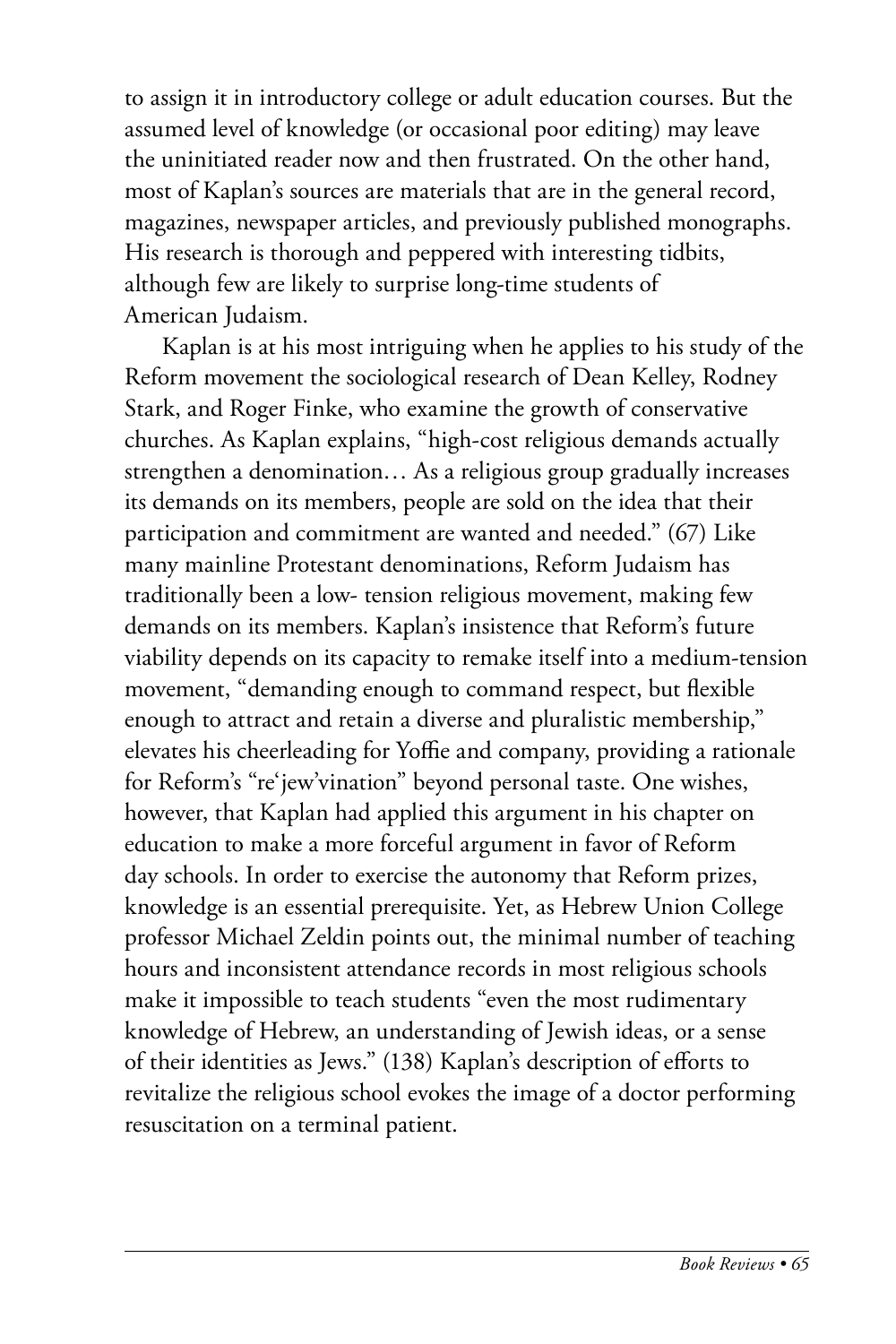As for Kaplan's essentially optimistic outlook on the movement's future, one can only hope that he is correct. Kaplan repeatedly notes that according to the 1990 National Jewish Population Survey, Reform has become the largest denomination in the United States. But as with Conservative Judaism in the midtwentieth century, one gets the sense that the seemingly encouraging numbers are soft and, thus, misleading. Kaplan would have painted a more realistic picture of the state of the movement had he provided an in-depth portrait of the attitudes and practices of those who self-identify as Reform. For example, only 43 percent of Reform Jews belong to a synagogue, a membership rate far lower than their Orthodox or Conservative counterparts. Even fewer Reform Jews provide their children with eight or more years of Jewish education. Rates of synagogue attendance are also embarrassingly low, with only 18 percent of Reform synagogue members attending services, on average, at least monthly. The statistics for non-members are even more alarming, with over 75 percent attending synagogue one to two times per year, or not at all.<sup>1</sup> These numbers provide an important and mostly absent context to the transformation he describes. They also suggest benchmarks by which to judge the level of success. Unfortunately, flaws in the 2000 survey may mean that we will need to wait another decade before we see the effects, if any, of Reform's transformation on the demography.

By no means is this observation meant to minimize the profound impact of the innovations on thousands of worshippers and dozens of synagogues. (Nor does it blunt a crucial difference between the Conservative movement of the 1960s and 1970s and the Reform movement today. As Marshall Sklare observed at the time, the Conservative movement was plagued by a lack of self-confidence.<sup>2</sup> The contemporary Reform movement suffers no such malady.) Even if levels of affiliation remain flat due to hemorrhaging of the marginally affiliated and disaffected, Reform seems to have succeeded in bringing new populations into the synagogue and fashioning a more intense religious experience for active members, old-timers as well as newcomers. Stemming if not reversing the assimilationist tide would be remarkable by itself. If this phenomenon is borne out in future surveys, Reform leaders may be justified in a joyous call of *"Dayenu!"*